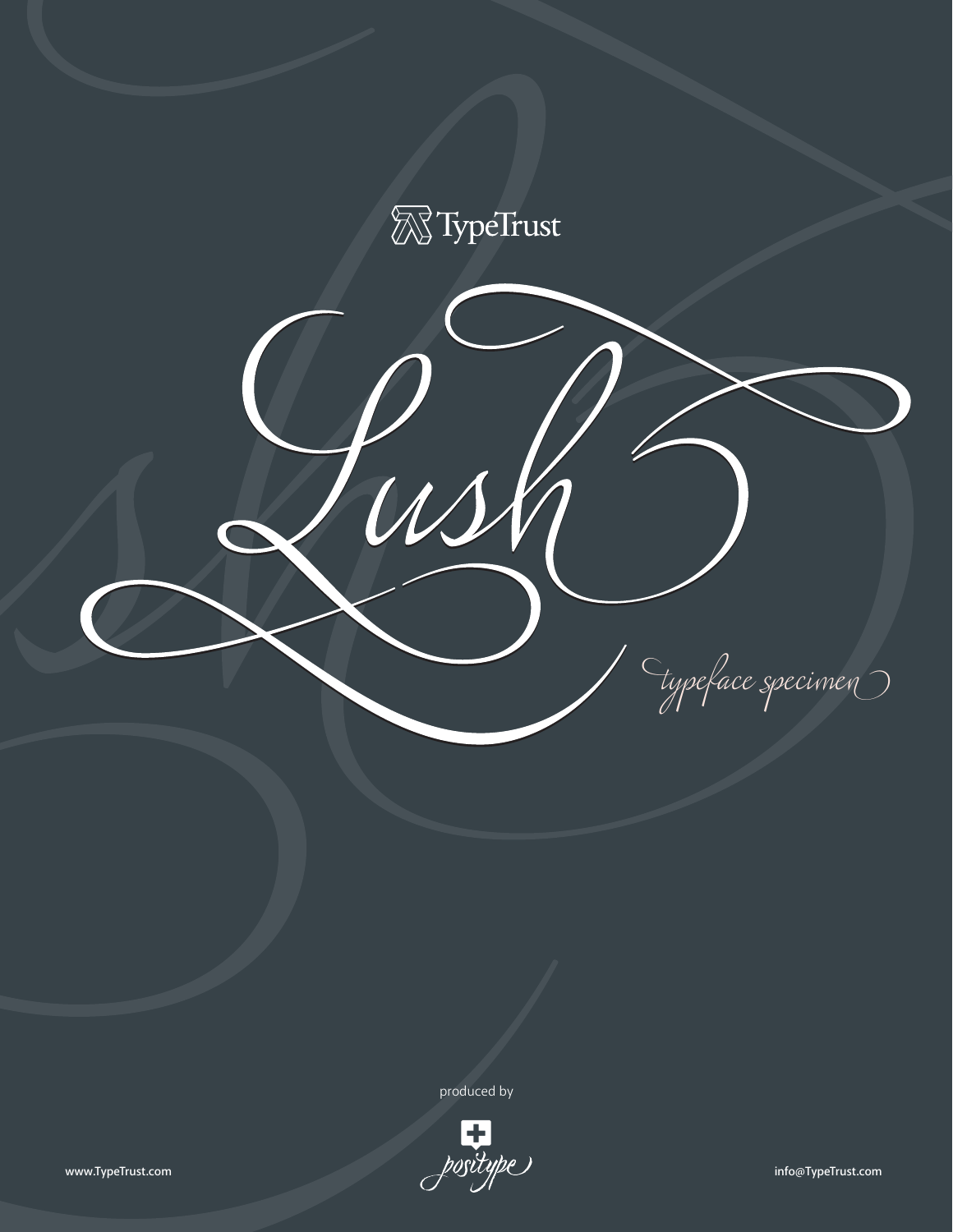*notes a*

Lush was a formal script until it had a few too many drinks and, as a result, loosened up a little bit. Harkening back to the hand-lettering of the 40s and 50s, Lush has evolved into a casual, but well-dressed script that maintains a rather aggressive rhythm. Transitions often whip back quickly, forcing the letters to reel from the movement and resolve efficiently. It is not as warm as some scripts, intentionally so, so as to distinguish it from its predecessors.

Type and lettering fans will revel in the options afforded to each character-in some cases there are up to 15 different variations with multiple glyph recipes available to produce the most unique and fluid lettering combinations possible. An often overlooked segment of contemporary script fonts, the uppercase letters have at least 3 options to work with that mesh well with the 36 ornamental flourishes to add even further embellishment. In total, there are over 1,650 glyphs in the typeface that includes these OpenType options: Stylistic Alternates, Contextual Alternates, Swashes, Titling, Historical Forms, Initial Forms, Oldstyle Numerals and 3 additional Stylistic Sets. With this release, I have tried to provide as much flexibility and 'forgiveness' within the typeface so the lettering enthusiast can have fun and explore thousands of iterations... and it's pretty easy math to figure this out: with over 970 alternates and 270 ligatures, I intended this typeface to be one that keeps on giving.

One important fact to note... this marks the first release of a smooth, non-brushed, non-textured script from me—but it won't be the last. That said, I will have to admit that the brush has influenced many of the characters and their construction.

Cenjoy!

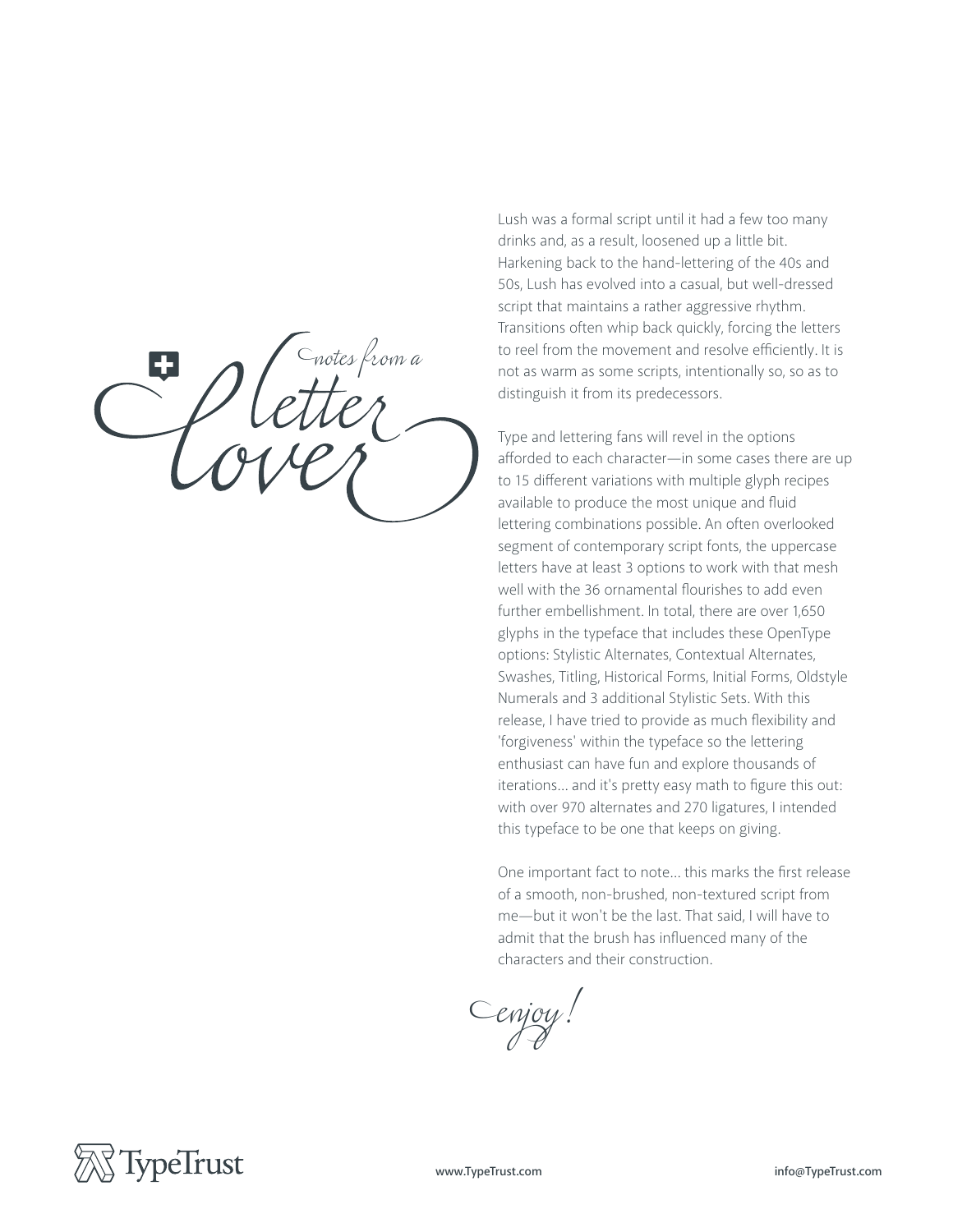

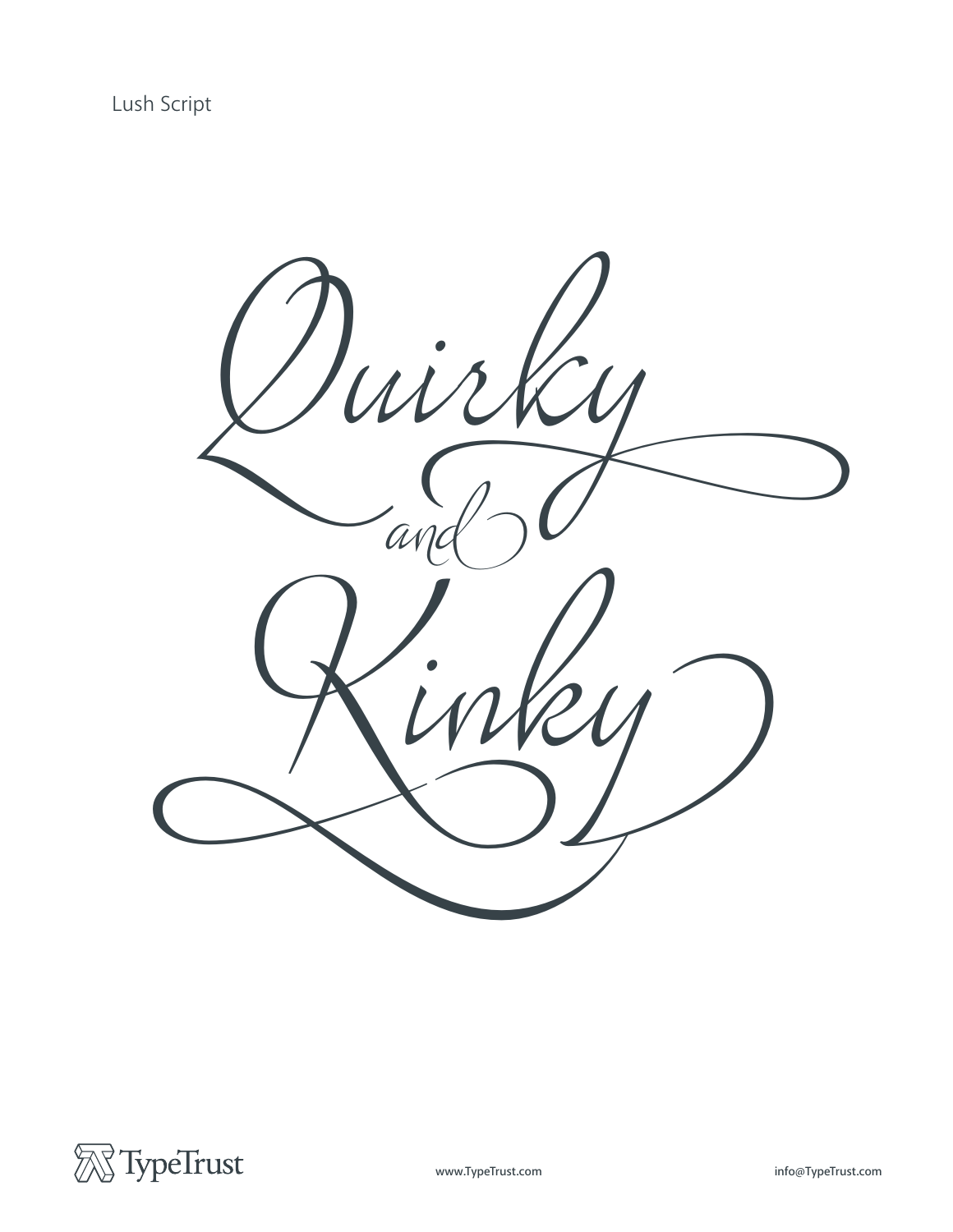

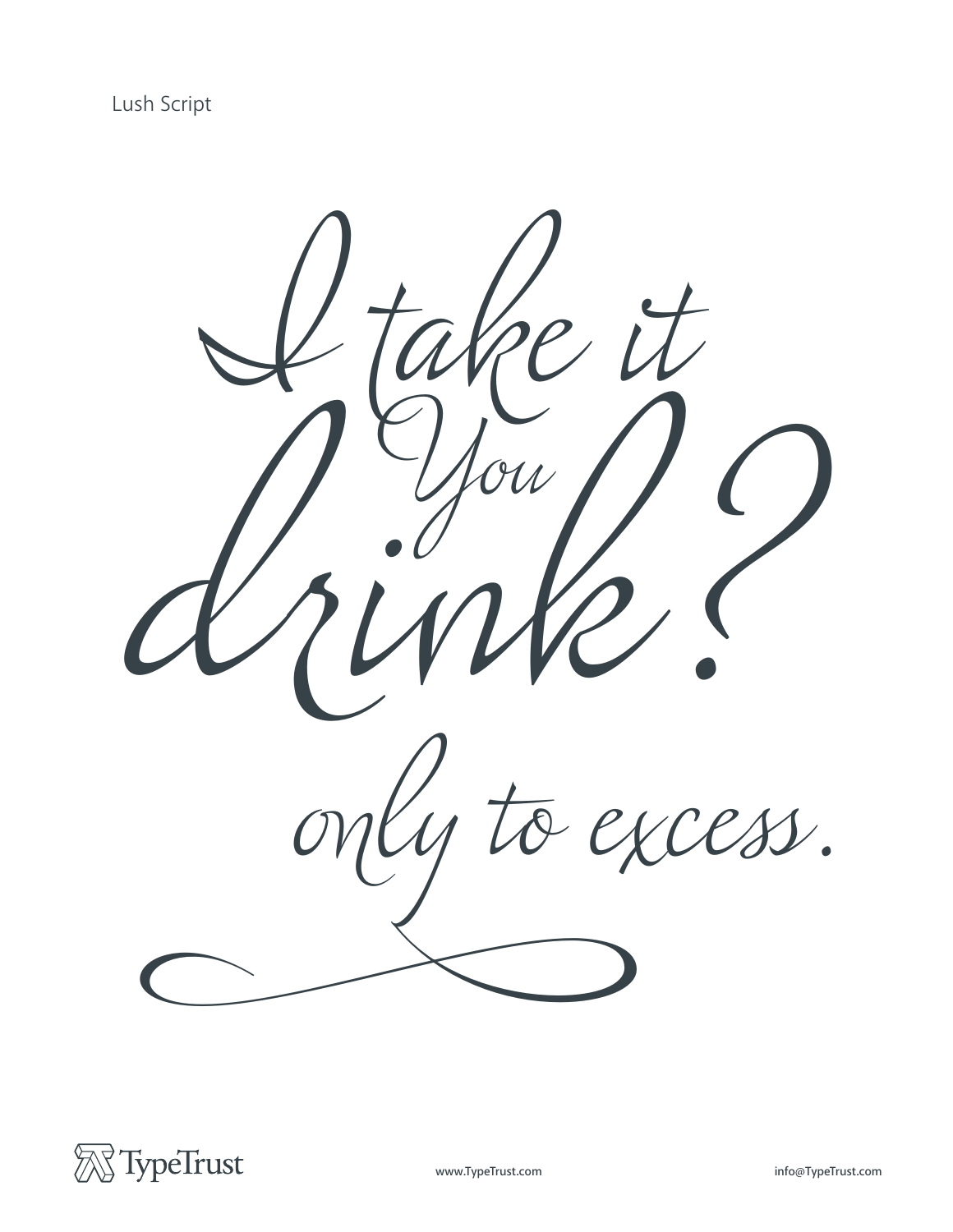

![](_page_4_Picture_2.jpeg)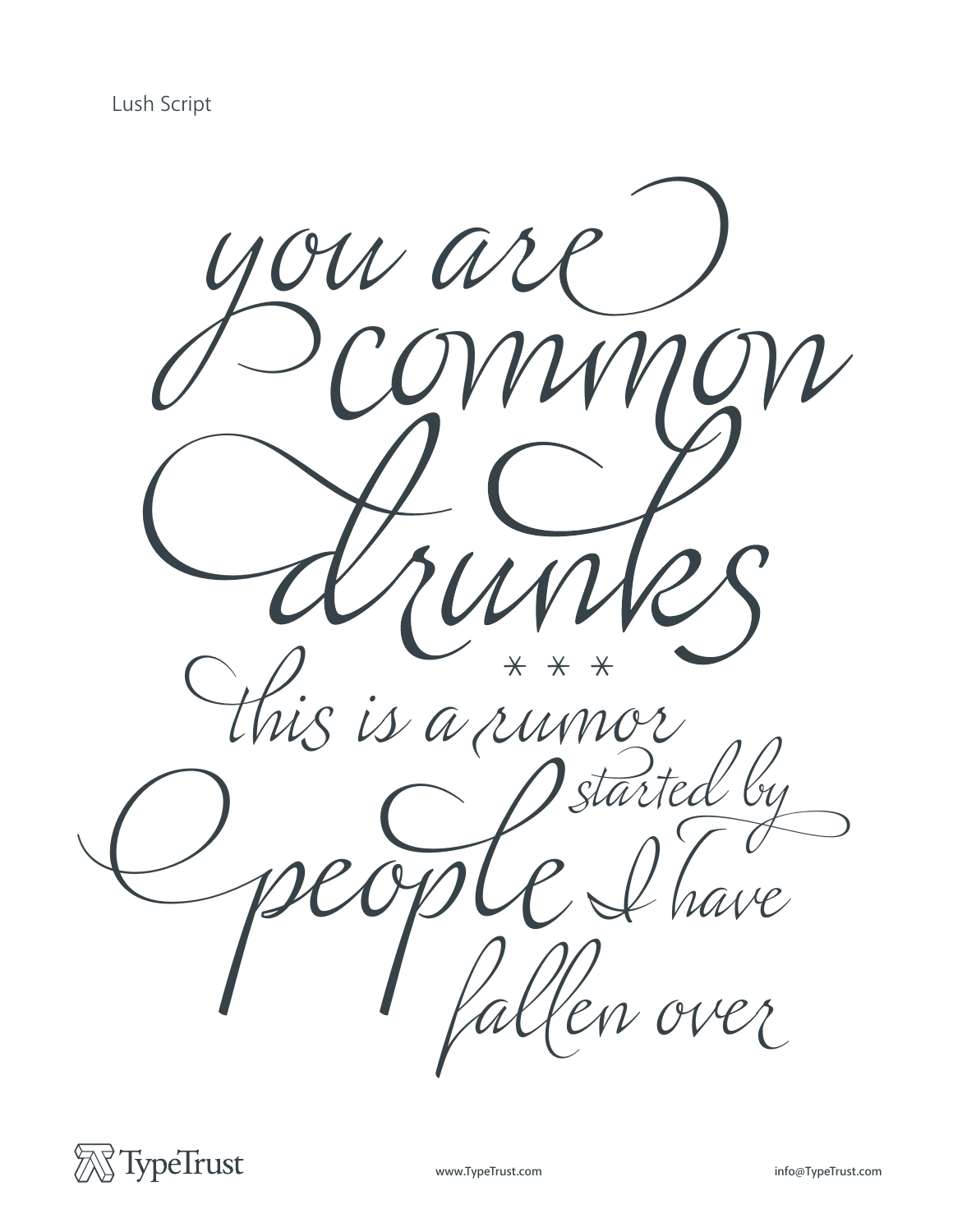![](_page_5_Picture_1.jpeg)

![](_page_5_Picture_2.jpeg)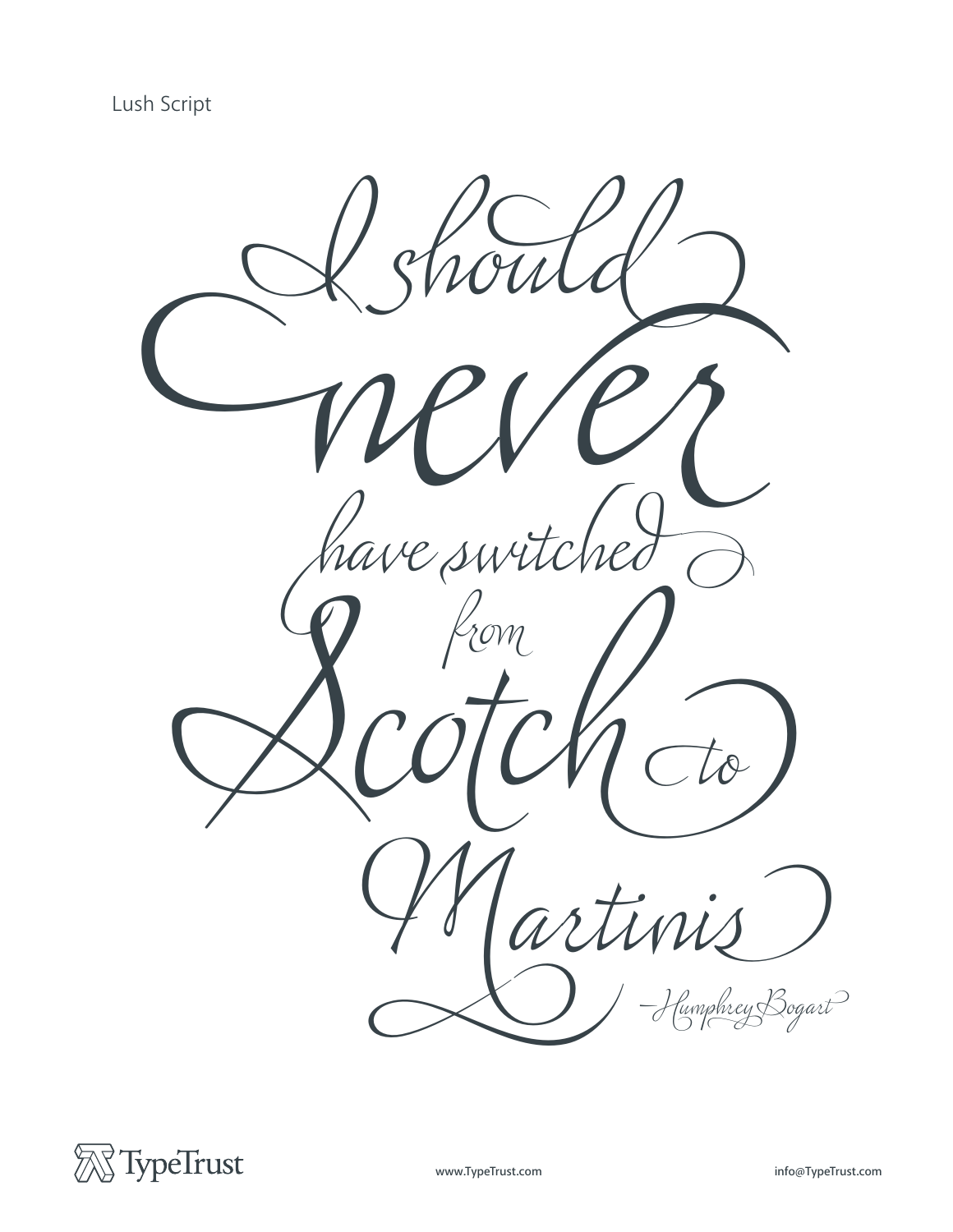![](_page_6_Picture_1.jpeg)

![](_page_6_Picture_2.jpeg)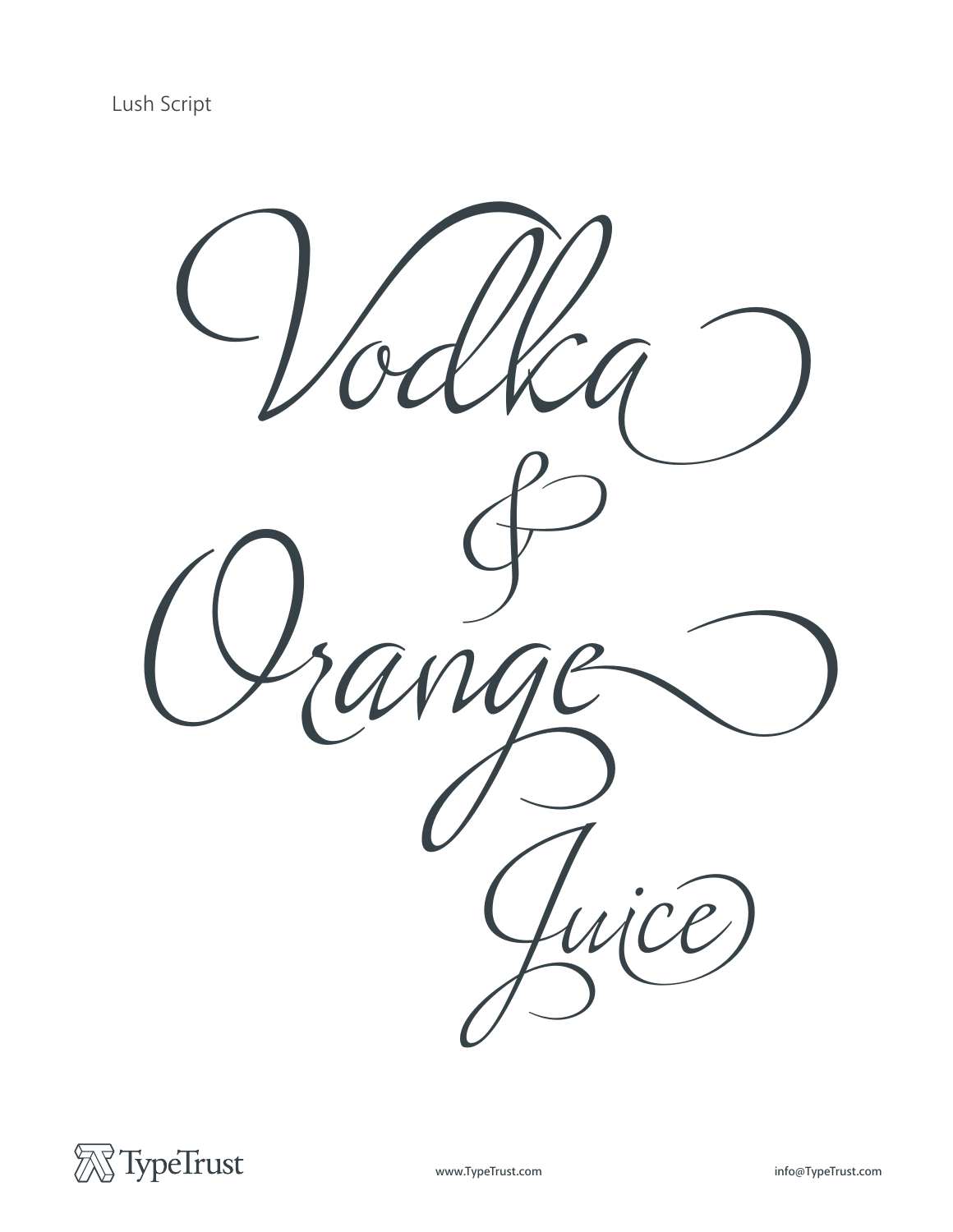$\bullet$ L WC. egui.  $\overline{\mathcal{S}}$  $\overline{\star}$  $\overline{\mathsf{X}}$  $\overline{\star}$ Cwait, I wasn't told

![](_page_7_Picture_2.jpeg)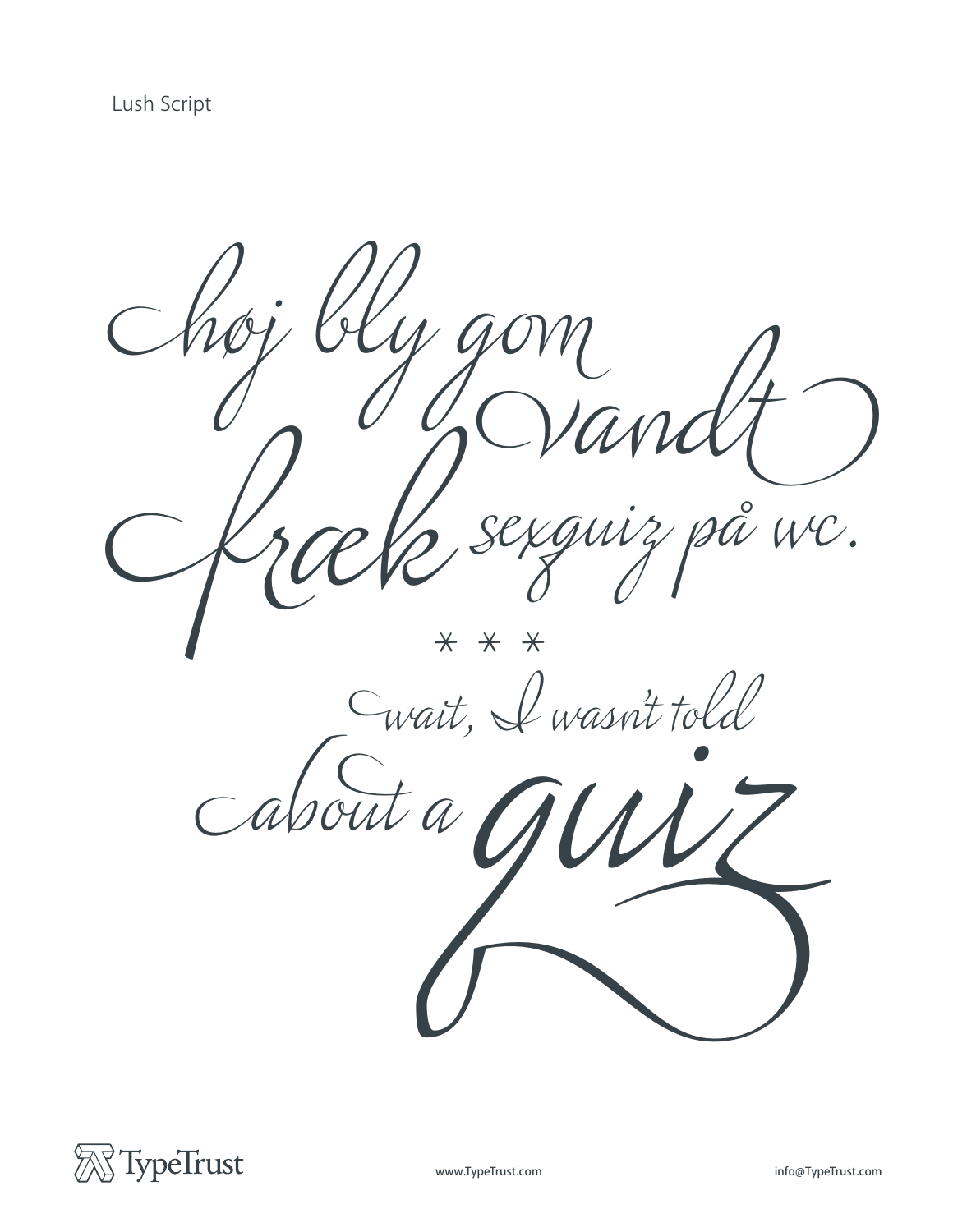(standard ligatures)

br bs bz or os oz ti vr vs vz wr ws wz ff fu ffu ff f f f f f f k fi ffi fj ffi fl ffl aa be ee dd ee gg ll mm un oo pp ee ss tt uu zz bi bj bo bt bu by bbi bbj bbo bbr bbs bbt bbu bby bbz dt ddt fd fr fs ft fy fz ffd ffr ffs fft ffu ffy ffz fu it itt mn nm oa og oi oj ovn on ou ou ou oy oer oes oss orr lt llt vit sl sh sk sl sbi sbj sbo sbr sbs sbt sbu sby sbz tbt h tk tl tbi tbj tbo tbr tls tlt tlu tly tlz tti ttl tth ttk ttl Vh Hr Hs Hz Lr Ls L Ly Jr Js Jy Or Os Oz Yr Ys Yz Zr Zs Zz

![](_page_8_Picture_3.jpeg)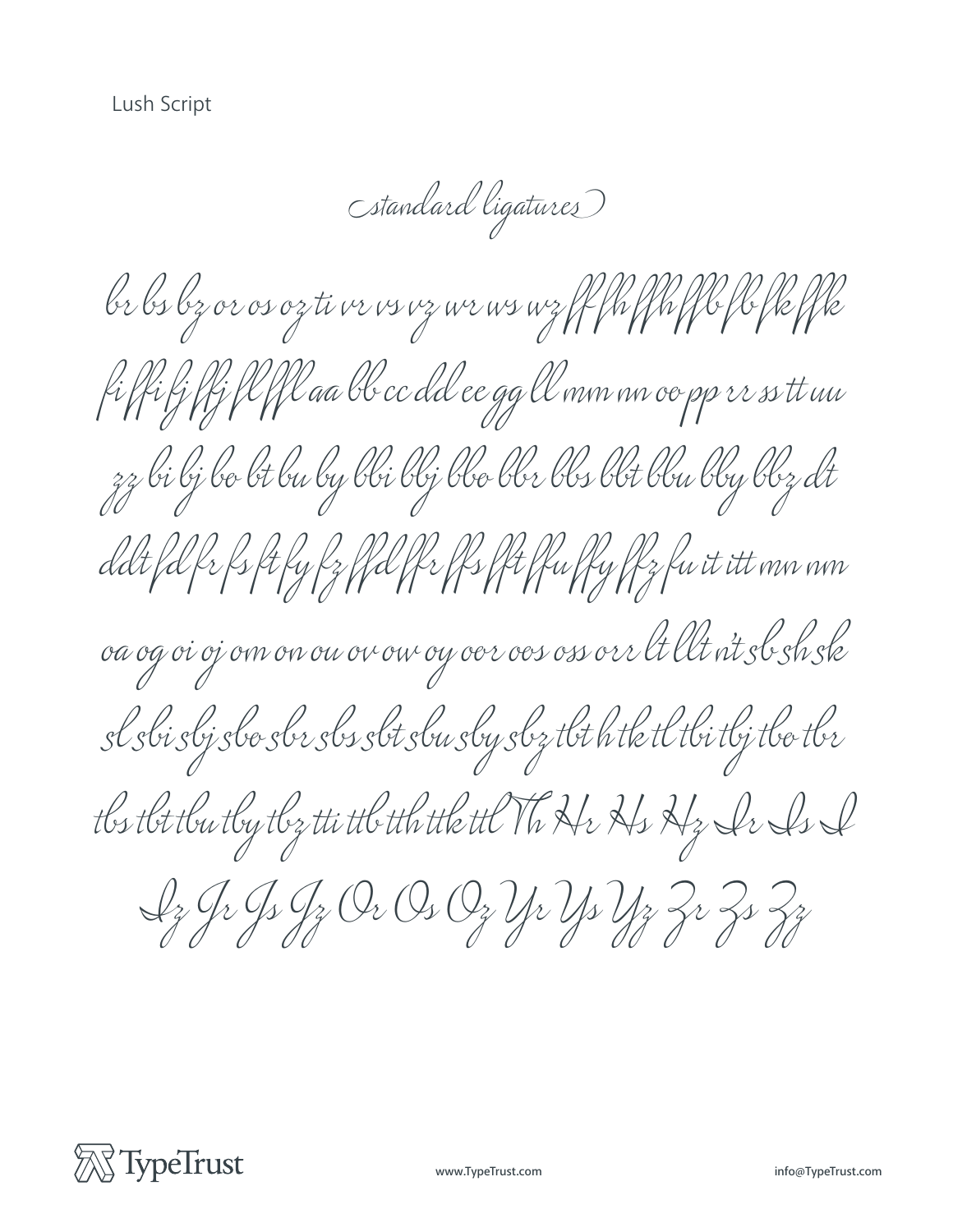Cligatures & alternates RSSS et th tth the the t G Hdt erssofh ffh fk ffk fl ffl fr ffr fsoffssft fft Ry by bibbi bis blissby bby or over os sovis oss Th Hr Ir Jr Or Yr Zr Cligatures with swashes Sh sl sk th the the the H the Ch the Hot Ch Ch Ch Chy Comom Conon Corca Cos Az Iz Gz Oz Uz 2z ligatures with titling alternates  $\mathcal{S}_{\mathcal{N}}$  of  $\mathcal{S}_{\mathcal{N}}$  of  $\mathcal{S}_{\mathcal{N}}$  of  $\mathcal{S}_{\mathcal{N}}$ th the stott of the tott of the word ROPPOROROPOROROPS A SHILLY by by by by  $om$  $on$  $O$  $oc$  $O$  $oc$  $O$  $oc$  $O$  $oc$  $O$  $oc$  $O$  $oc$  $O$  $oc$  $O$  $m$  $O$  $m$  $O$ 

![](_page_9_Picture_2.jpeg)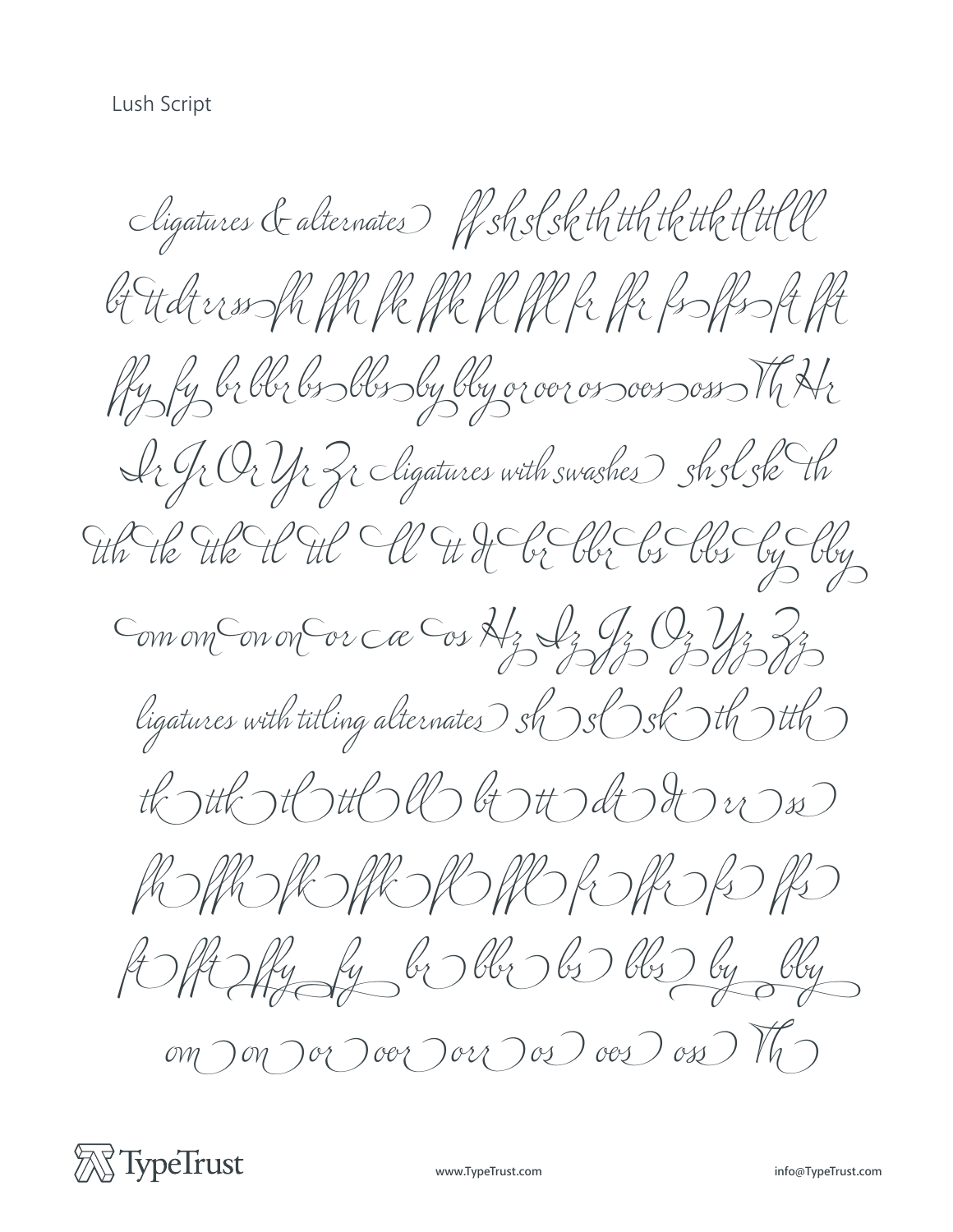## Standard

Áa Àa Âa Âa Åa Áa Áa Áa Âa Aa Œa Cc Ćc Ĉe Ĉe Če Ďd Đđ Đồ Će Ĉe Ĉe Čë Čē Čě Če Če Čě Žý Žý Žý Žý Hý Hh Ái Lì Lì Lì Lì Lì Lì Li Li Kk Lĺ Lĺ Ll' Ll Ña Ńá Ņụ Ňǎ Ŋy Óó Òò Ôô Öò Öò Ôo Ōo Ōō Ŏò Őô Œœ Ki R2 Ř2 Š5 Š5 Š3 Š3 Š5 K T, T T T T Ú ú Ù ù Ù ù Ù ũ Ù Ù Ù Ù Ù Ù Ù Ù Ù Ů Ũ Ú Ú Ù Ú Ù Ù Ù Wa Wir Ýý Ùỳ Ủg Ủy Źź Zi Zi

## **Stylistic Alternates**

Gá Gà Gà Gã Gà Gà Gã Gà Gà Ga Ca Cc Cc Cc Cc Cc Dd Dd Dồ Ce Si GKR LÍ LI LI LI HÃ MÃ MÃ Hý Ó O O O O O O O O O O O O O O Œ ŘER, ŘEŠS SS ŠŠ J T T T FOUG DI VIG TI VI VI TI VI VI VI Un Viva Viva Viva Vija Vig Vig Vija ZE ZE ZE

## Swash Alternates

Gá Gà Gà Gã Gå Gã Gã Gã Ga Ga Ca Cc Cc Cc Cc C C Dd Dd Do Éc Cè Cê Cê Cê Cê Cê Cê Cê Cê Go Go Go Go Rich Habeli di Ci di đi đi đi đi G Kk Lĺ Lĺ Lľ Ll Hà Hà Hu Hà y Gó Bò Gồ Gõ Do E E E E E CE CE DE DE DE SE SE SE SE E F F F HE Dú Dia Dia Ûû Îsu Îsu Ûi Ûi Ûi Ûi Qam Vikiv Vikiv Vikiv Yi Yi Yi Yi Yi Zi Zi Zi

![](_page_10_Picture_7.jpeg)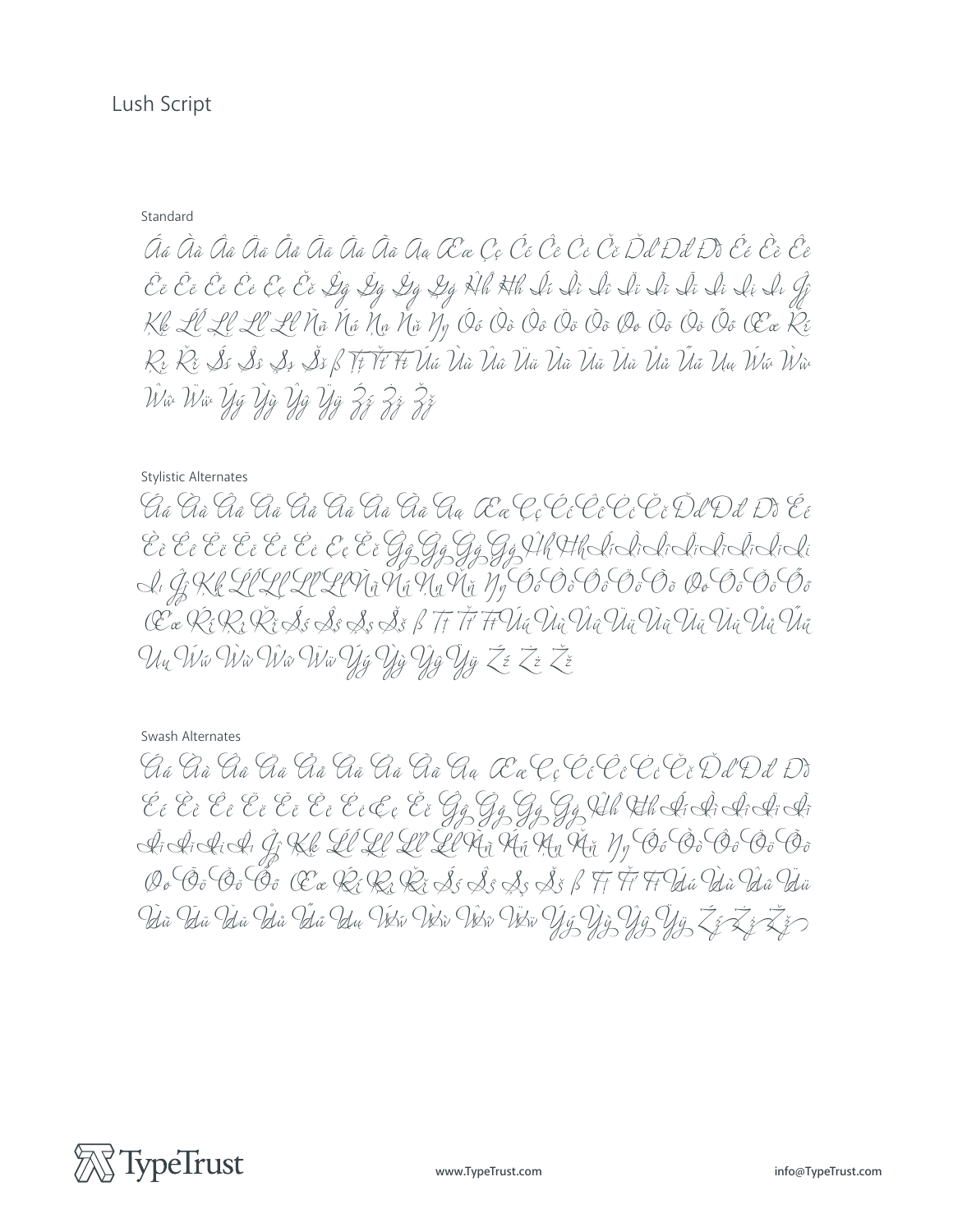*e e e e e* A small sample of the 970-plus alternates *h h h h h h h h h k k k k k k k k k g g g g g g g g g*

![](_page_11_Picture_2.jpeg)

![](_page_11_Picture_3.jpeg)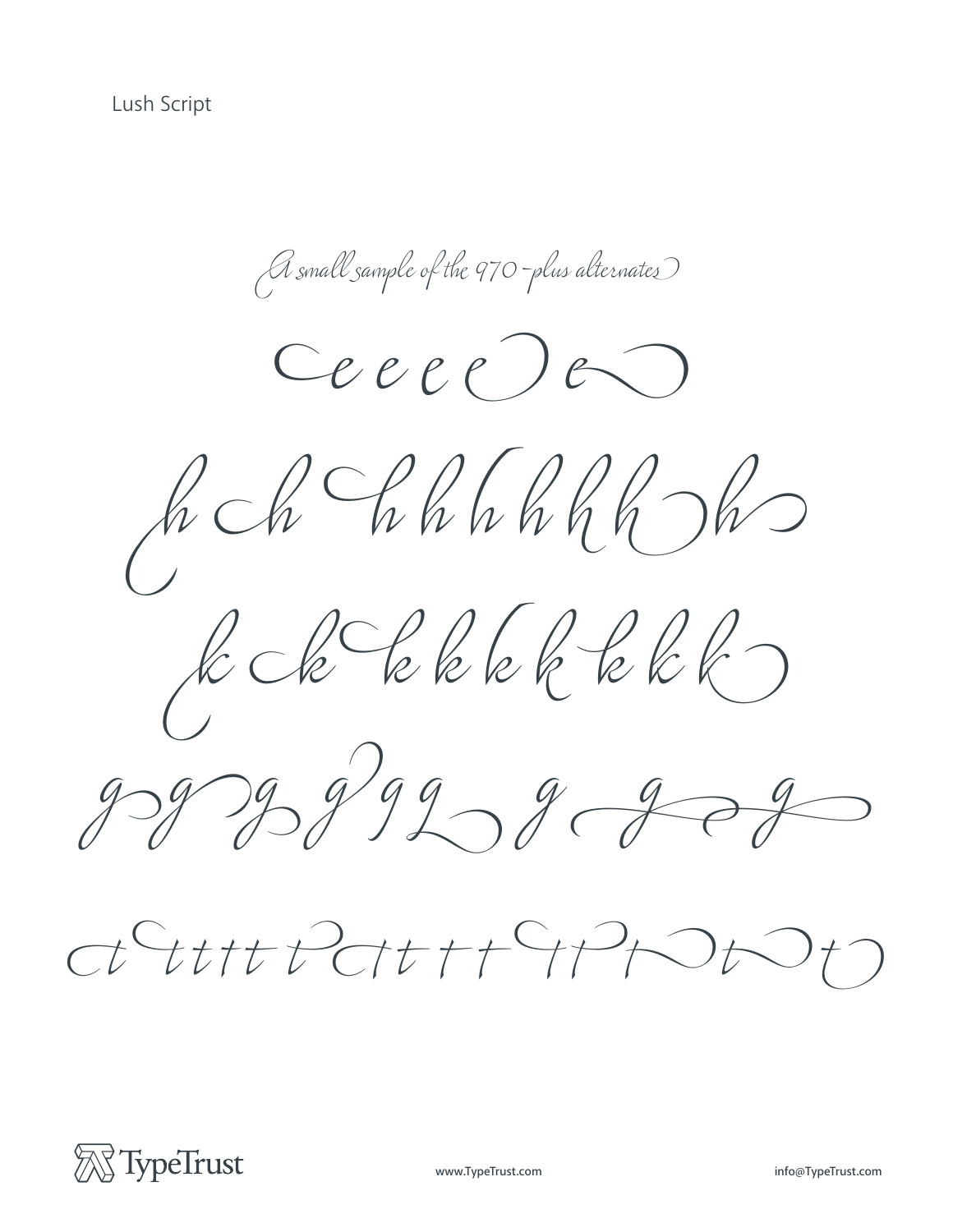Opentype Features Supported

Connection Forms<br>
Historical Forms<br>
Initial Forms<br>
Standard Ligatures<br>
Oldstyle Figures<br>
Ornaments<br>
Stylistic Alternates<br>
Swashes<br>
Titling<br>
3 separate Stylistic Se Historical Forms Initial Forms Standard Ligatures Oldstyle Figures Ornaments Stylistic Alternates Swashes Titling 3 separate Stylistic Sets

*a pear tree & partridge <sup>a</sup> in a*

![](_page_12_Picture_5.jpeg)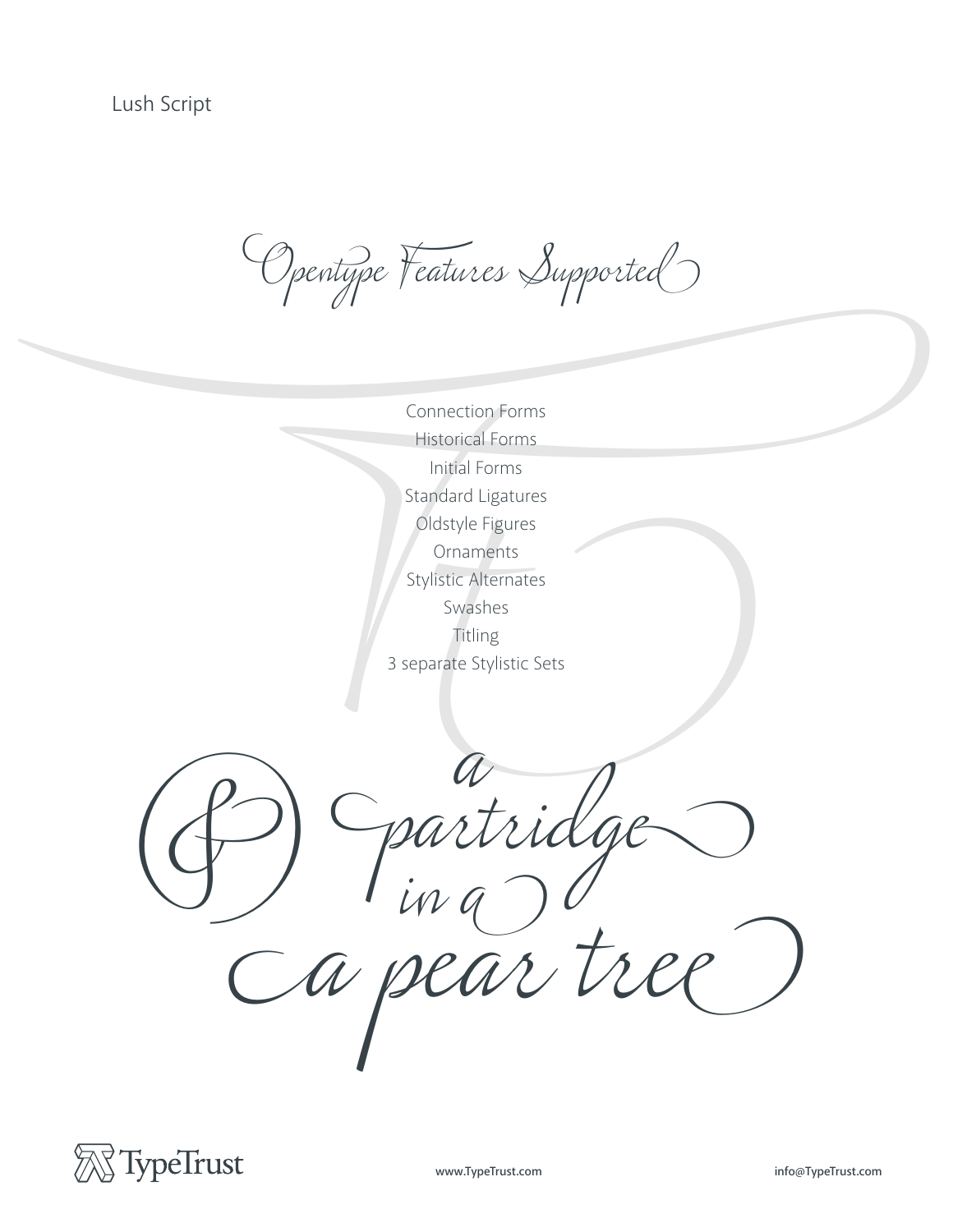Base Character Set

![](_page_13_Picture_2.jpeg)

![](_page_13_Picture_3.jpeg)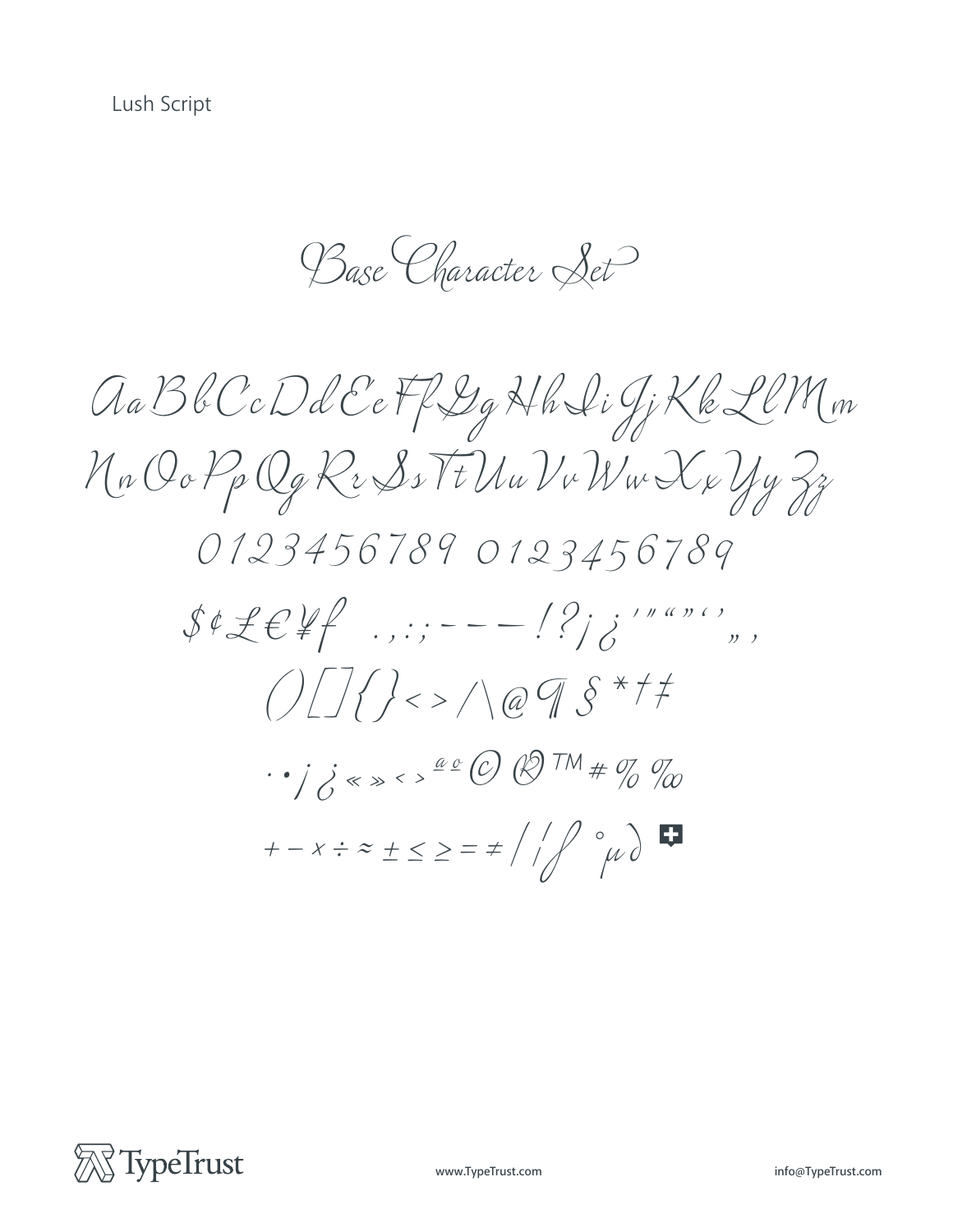![](_page_14_Picture_1.jpeg)

![](_page_14_Picture_2.jpeg)